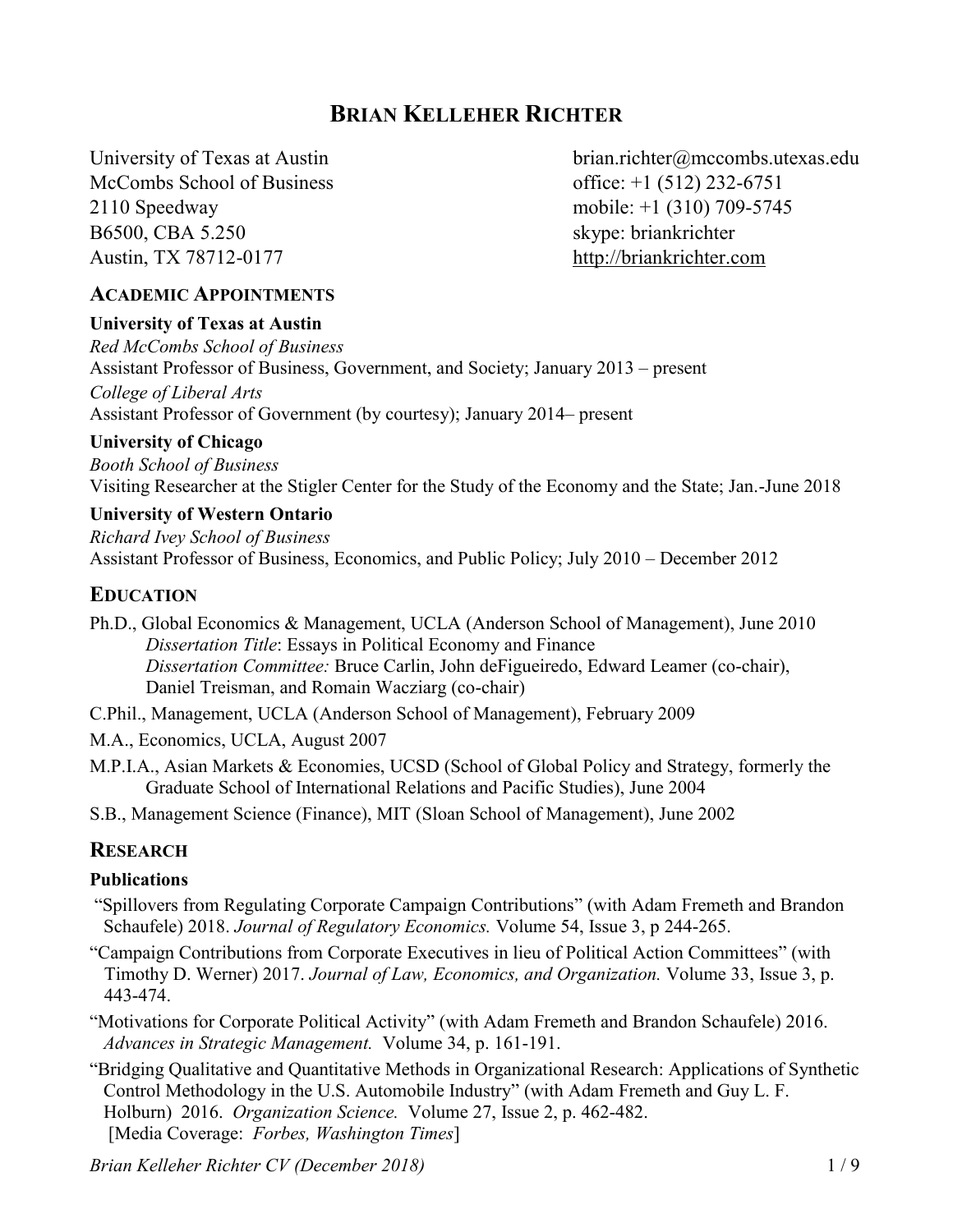- "Using Item Response Theory to Improve Measurement in Strategic Management Research: An Application to Corporate Social Responsibility" (with Robert J. Carroll and David M. Primo) 2016. *Strategic Management Journal.* Volume 37, Issue 1, p. 66-85. [Awarded Strategic Management Society 2014 Best Conference Paper Prize, Honorable Mention]
- "Sources of Congressional Candidates Funds: Does Interest Group Money Dominate?" (with Timothy D. Werner) 2015. Chapter 8 (p. 155-175) in *Interest Group Politics, 9th Edition,* Eds: Allan J. Cigler, Burdett A. Loomis, & Anthony J. Nownes. Washington DC: Sage/CQ Press.

"Do Business and Politics Mix?" (including commentary from Ken Cohen and John Harrington). 2014. *Harvard Business Review.* Volume 92, Issue 11, p. 133-137.

- "Advancing the Empirical Research on Lobbying" (with John M. de Figueiredo) 2014. *Annual Review of Political Science*. Volume 17, p. 163-185. [earlier version circulated as *NBER Working Paper #19698*]
- "Campaign Contributions over CEOs' Careers" (with Adam Fremeth and Brandon Schaufele). 2013. *American Economic Journal: Applied Economics* Volume 5, Issue 3, p. 170-188. [Media Coverage: *Bloomberg, Washington Post*]
- "Why Not Adopt Better Institutions?" (with Jeffrey F. Timmons) 2012. *Oxford Development Studies* Volume 40, Issue 2, p. 272-281.
- ³Profiting from Environmental Regulatory Uncertainty: Integrated Strategies for Competitive Advantage" (with Adam Fremeth). 2011. California Management Review Volume 54, Issue 1, p. 145-165.
- "Lobbying and Taxes" (with Krislert Samphantharak and Jeffrey F. Timmons). 2009. *American Journal of Political Science.* Volume 53, Issue 4. p. 893-909. [Media Coverage: *Portfolio* Magazine, *Miller McCune* Magazine]

## **Working Papers (Active)**

- "The Value of Political Geography: Evidence from Redistricting" (with Joaquín Artés and Jeffrey F. Timmons)
- "Good' and 'Evil': The Relationship between Corporate Social Responsibility and Corporate Political Activity"
- "White Men and Offshore Production's Effects on Attitudes Towards Free Trade: Experimental Evidence from the 2016 Presidential Campaign" (with Andrew M. Kerner and Jane Lawrence Sumner)
- "Financial Market versus Consumer Market Responses to Emergent Phenomena: An Application to a Social Media-inspired Boycott" (with Timothy D. Werner)

"Do Candidates need PACs?" (with Timothy D. Werner)

"Corporate Social and Financial Performance Revisited: On Measures, Methods, and Interpretations" (with Robert J. Carroll and David M. Primo)

## **Work In Progress (Development Stage)**

- "Dynamic Corporate Socially Responsibility" (with Robert J. Carroll and David M. Primo)
- "The Value of an Additional Representative: Evidence from Firms and Reapportionment"
	- (with Joaquín Artés, Cole Tanigawa-Lau, and Jeffrey F. Timmons)
- "Strategic Corporate Responses to Shifting Political Boundaries"
- (with Joaquín Artés and Jeffrey F. Timmons)

*Brian Kelleher Richter CV (December 2018)* 2 / 9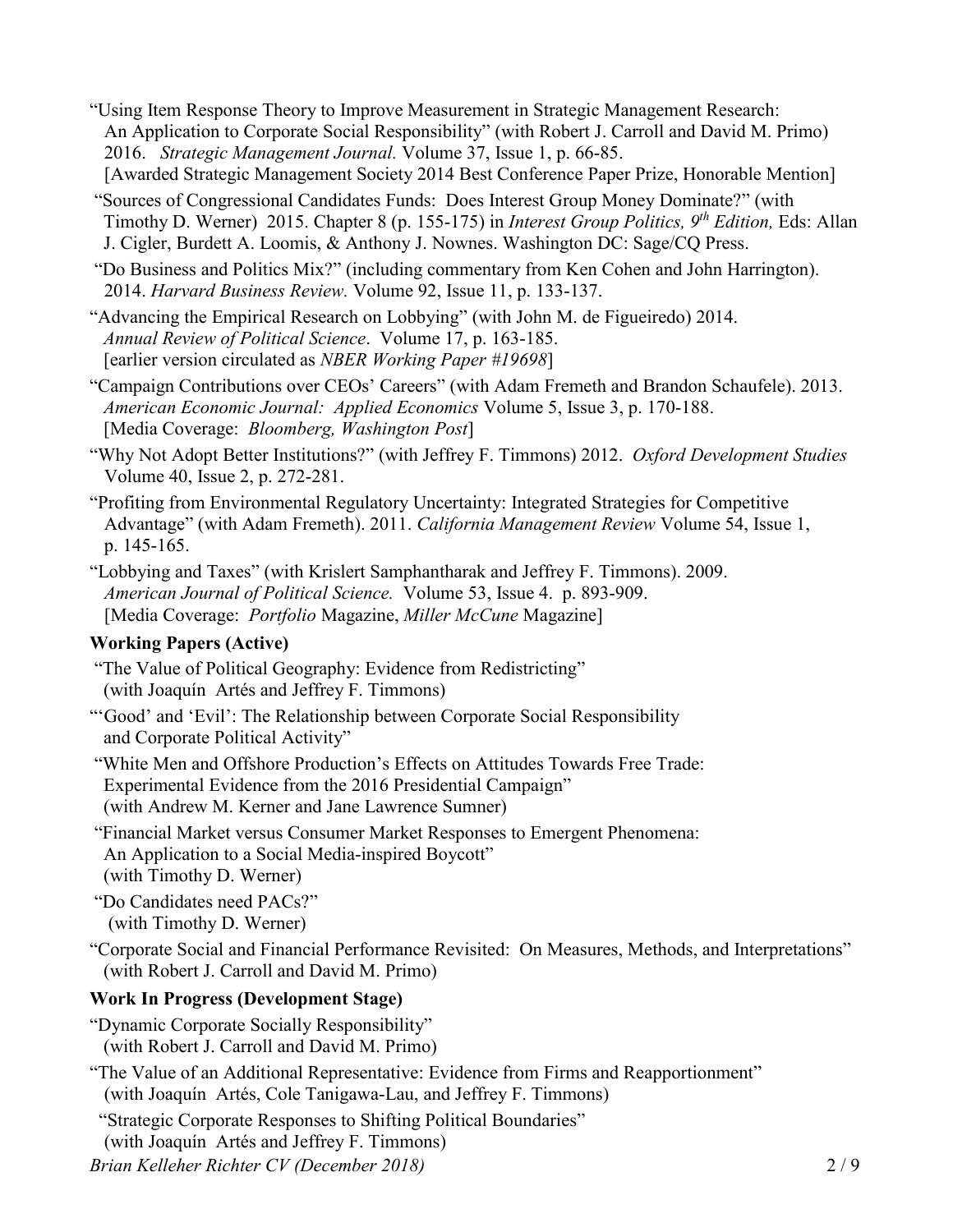"Entrepreneurs Access to Politicians in India and the Role of Caste" (with Prateek Raj)

"Does the Geography of Corporate Social Responsibility Matter?" (with Andrew M. Kerner and Jane Lawrence Sumner)

"Do Politicians Choose Firms?" (with Joaquín Artés and Jeffrey F. Timmons)

"Lobbying and Procurement: Evidence from a Natural Experiment"

(with Christopher Cotton and Jeffrey F. Timmons)

³Coordinating Corporate Political Activity´ (with Adam Fremeth and Brandon Schaufele)

"Gaining access: Evidence from Canadian lobbying data"(with Christopher Cotton)

## **Working Papers (Dormant)**

"Modeling Interest Group Access" (with Sebastian Köhler)

"The Role Political Connections Play in Access to Finance: Evidence from Cross-Listing"

"Time and the Deep Determinants of Growth: Tortoise or Hare?" (with Jeffrey F. Timmons)

## **CONFERENCES/ PRESENTATIONS (INCLUDING SCHEDULED)**

## **2019**

Midwest Political Science Assn (MPSA) Conference (Chicago, IL; Panel Presenter) (April '19) **2018**

Society for Institutional & Organizational Economics Conference (SIOE)

(HEC Montreal; Montreal, Quebec, Canada; Presenter) (June '18)

Queen's University Political Economy Conference (Discussant) (Kingston, ON, Canada) (June '18)

University of Chicago Booth 2018 Political Economy of Finance Conference (Discussant) (May '18)

University of Rochester, American Politics Workshop (May '18)

18th Strategy and the Business Environment Conference

(Wharton School, University of Pennsylvania, Philadelphia, PA) (Apr '18)

University of Chicago, Booth School of Business, Stigler Lunch (April '18)

Midwest Political Science Assn (MPSA) Conference

(Chicago, IL; Panel Presenter, Discussant, Chair) (April '18)

George Mason University, Microeconomics Policy Seminar (March '18)

University of Chicago, Harris School of Public Policy, Political Economy Lunch (February '18)

University of Chicago, Booth School of Business, Stigler Lunch (February '18)

Universidad Complutense de Madrid, ICEI Research Seminar (January '18)

Southern Political Science Association (SPSA) Annual Meeting

(New Orleans; Panel Presenter; Chair) (January '18)

# **2017**

Washington University in St. Louis, Olin Business School, Strategy Seminar  $(St. Louis, MA) (Dec '17)$ 

University of Texas at Austin, Government Department (Nov '17)

Strategic Management Society (SMS) Annual International Conference

 $(Houston, TX; Presenter) (Oct '17)$ 

University of Texas at Austin, McCombs School, School-wide Faculty Retreat (Aug'17)

Academy of Management (AOM) Annual Meeting

(Atlanta, GA; Pre-Development Workshop Participant) (Aug '17)

9th Annual Research Conference, Alliance for Research on Corporate Sustainability (ARCS) (Rotterdam School of Management, Erasmus University; Rotterdam, Netherlands) (June '17) Barcelona Graduate School of Economics Summer Forum (Discussant) (June '17)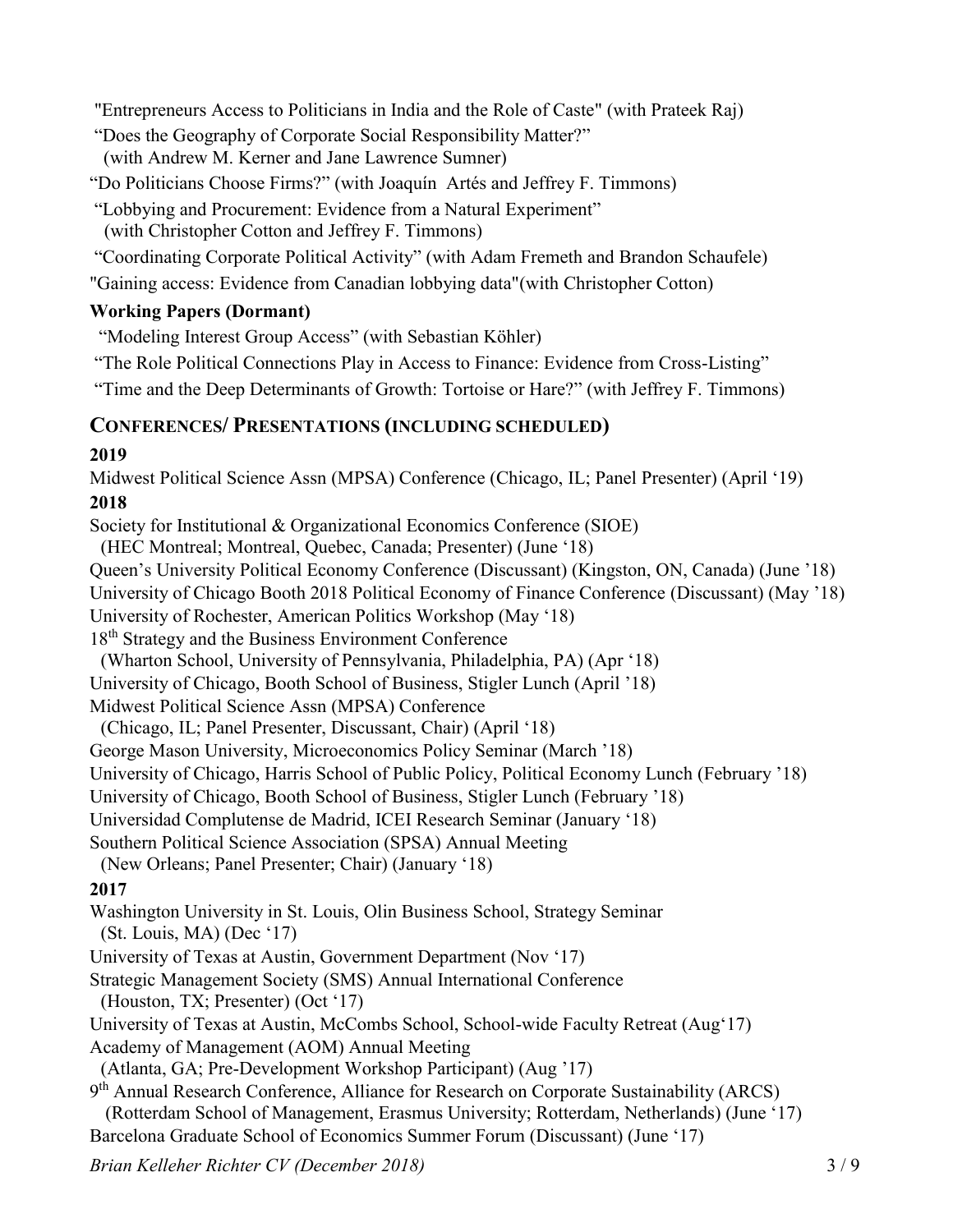$17<sup>th</sup>$  Strategy and the Business Environment Conference (Duke University, Durham, NC; Discussant) (May '17) University of Chicago, Booth School of Business, Stigler Center, Conference on "How Incomplete is the Theory of the Firm" (Presenter) (March '17) University of Houston, Political Economy Conference (Discussant) (Feb '17) **2016**  University of Texas at Austin, Sustainability and Social Impact Initiative Brown Bag (Dec '16) Strategic Management Society (SMS) Annual International Conference (Berlin, Germany; Panel Presenter) (Sept' 16) Academy of Management (AOM) Annual Meeting (Anaheim, CA; Doctoral Colloquium Faculty Mentor) (Aug '16) Society for Institutional & Organizational Economics Conference (SIOE, formerly ISNIE) (Sciences Po, Paris, France; Presenter) (June '16) 16th Strategy and the Business Environment Conference (University of Rochester Simon School, Rochester, NY; Discussant) (April '16) Wake Forest University Conference on the Impact of Corporate Social Responsibility (Winston Salem, NC; Presenter) (April '16) Midwest Political Science Association (MPSA) Conference (Chicago, IL; Panel Presenter x2) (April '16) University of Texas at Austin, Marketing Department (April '16) Southern Political Science Association (SPSA) Annual Meeting (San Juan, Puerto Rico; Panel Presenter; Discussant; Chair) (January '16) **2015** Academy of Management (AOM) Annual Meeting (Vancouver, Canada; Panel Presenter) (Aug '15) University of Michigan, Department of Political Science, Conference on "Special Interests in American Politics" (Ann Arbor, MI) (May '15) 15th Strategy and the Business Environment Conference (Harvard Business School, Cambridge, MA; Presenter) (May '15) Midwest Political Science Association (MPSA) Conference (Chicago, IL; Panel Presenter; Panel Chair) (Apr '15) International Association of Business & Society (IABS) Annual Meeting (Guanacaste, Costa Rica; Workshop Presenter) (March '15) **2014** Strategic Management Society (SMS) Annual International Conference (Madrid, Spain; Panel Presenter x2) (Sept' 14) American Political Science Association Conference (Washington, DC; Panel Presenter) (Aug '14) Academy of Management (AOM) Annual Meeting (Philadelphia, PA; Panel Presenter x2) (Aug '14) International Society of New Institutional Economics (ISNIE) Conference (Duke University Law School, Durham, NC; Panel Presenter x2) (Jun '14) NYU Stern Economics of Strategy Workshop (June '14) 14<sup>th</sup> Strategy and the Business Environment Conference (Northwestern University, Kellogg School, Evanston, IL; Presenter x2) (Apr '14) Midwest Political Science Association (MPSA) Conference  $(Chicago, IL; Panel Presenter x3; Discussant) (Apr '14)$ University of Texas at Austin, McCombs School, Management Department (Feb '14)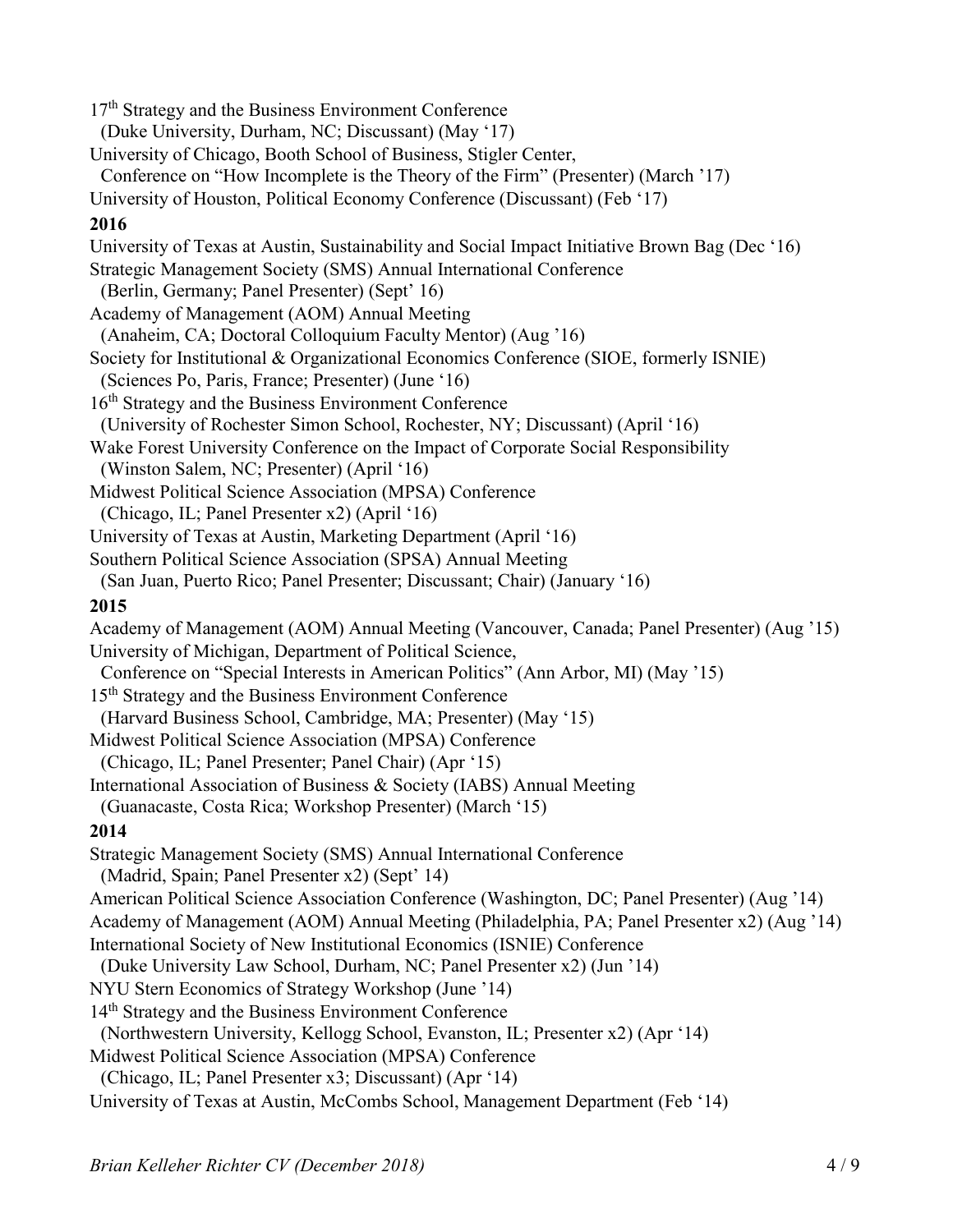### **2013**

University of Texas at Austin, Government Department (Oct '13) Northwestern University, Kellogg School of Management, Political Economy Seminar  $(Evanston, IL)$  (Sept '13) University of Texas at Austin, Economics Department (Sept '13) American Political Science Association Conference (Chicago, IL; Panel Presenter x2) (Aug '13) Academy of Management (AOM) Annual Meeting (Lake Buena Vista, FL; Panel Presenter) (Aug '13) International Society for New Institutional Economics (ISNIE) Conference (Florence, Italy; Panel Presenter  $x2$ ) (Jun '13) 13<sup>th</sup> Strategy and the Business Environment Conference (University of Texas at Austin, McCombs School, Austin, TX; Presenter; Discussant) (May '13) American Law & Economics Association Conference (Vanderbilt Law School, Nashville; Panel Presenter) (May '13) Midwest Political Science Association (MPSA) Conference (Chicago, IL; Panel Presenter x2; Poster Presenter; Discussant) (Apr '13) University of Texas at Austin, Government Department (Apr '13) **2012**  INFORMS Annual Meeting (Phoenix, AZ; Panel Presenter) (Oct  $'12$ ) Academy of Management (AOM) Annual Meeting (Boston, MA; Roundtable Presenter) (Aug '12) 12<sup>th</sup> Strategy and the Business Environment Conference (Stanford Business School, Palo Alto, CA; Discussant) (May '12) American Law & Economics Association Conference (Stanford Law School, Palo Alto, CA; Panel Presenter) (May '12) Universität Mannheim, Collaborative Center on Political Economy (Mannheim, Germany) (Apr '12) Midwest Political Science Association (MPSA) Conference (Chicago, IL; Discussant) (Apr '12) American Economic Association (Chicago, IL: Panel Presenter) (Jan '12) **2011**  6th Conference on Empirical Legal Studies (Northwestern Law School, Chicago, IL; Poster Presenter) (Nov '11) University of Texas at Austin, Red McCombs School of Business, Business, Government and Society Department (Austin, TX) (Oct' 11) American Political Science Association (APSA) Annual Meeting (Seattle, WA; Panel Presenter, Discussant, Session Chair) (Sep '11) Academy of Management (AOM) Annual Meeting (San Antonio, TX; Panel Presenter) (Aug '11) 4th Annual Research Conference, Alliance for Research on Corporate Sustainability (ARCS) (Wharton School, University of Pennsylvania, Philadelphia, PA; Presenter) (May '11) 11<sup>th</sup> Strategy and the Business Environment Conference (Wharton School, University of Pennsylvania, Philadelphia, PA; Presenter) (May '11) **2010**  NYU Stern School, Social Entrepreneurship Conference (New York, NY; Panel Presenter) (Nov '10) York University, Schulich School of Business, Conference on "Law, Ethics, and Finance" (Toronto, ON, Canada; Presenter, Discussant) (Sep '10) Academy of Management (AOM) Meetings (Montreal, Ouebec, Canada; Panel Presenter) (Aug '10) Erasmus University, Erasmus School of Economics, Conference on "Organization, Selection, Group Power and the Media" (Rotterdam, the Netherlands; Presenter) (Jun '10)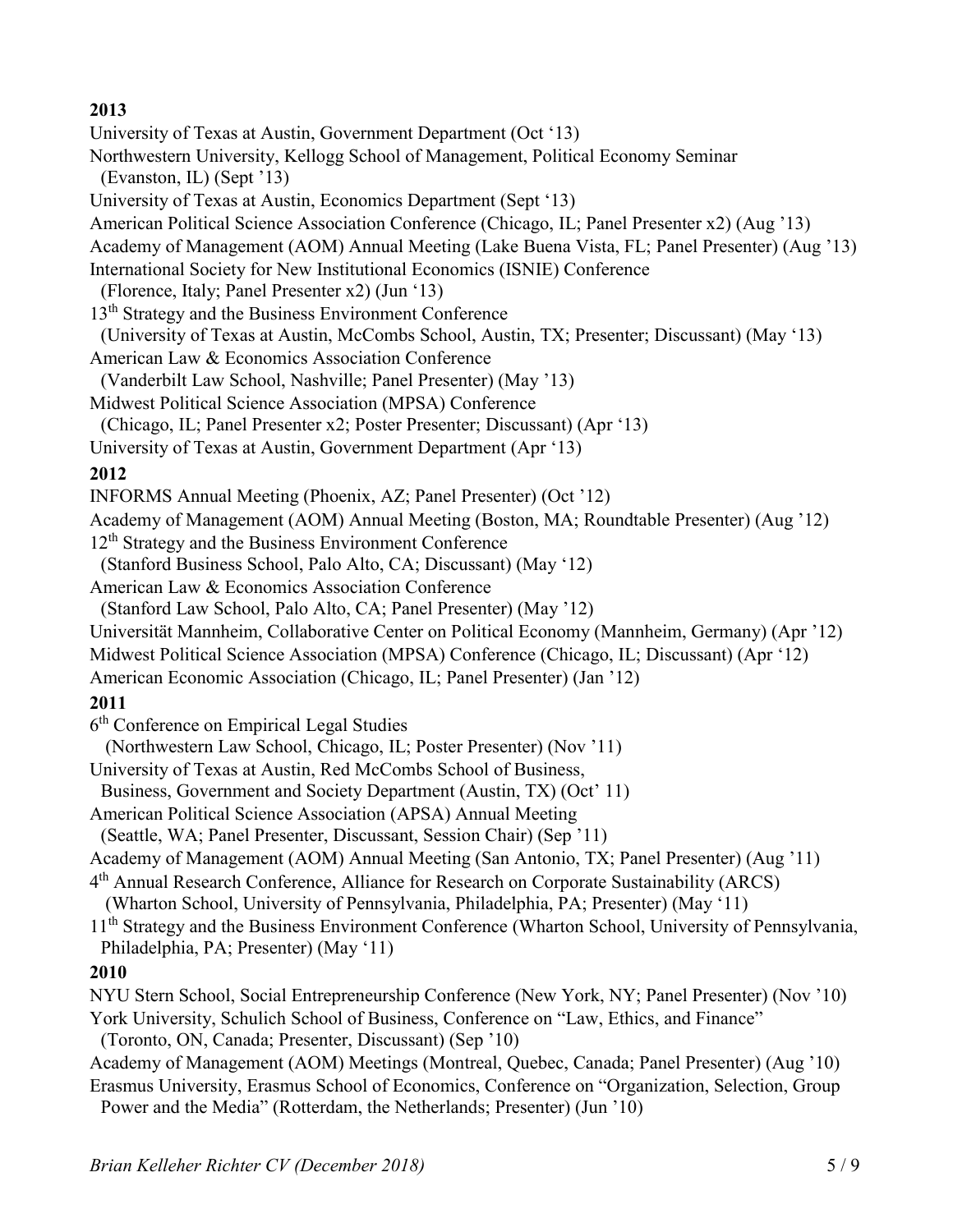9th UVA Darden International Finance Conference (Charlottesville, VA; Presenter) (Mar '10) [Awarded Stipend plus Travel & Accommodations from Sponsors/Organizers] Royal Holloway, University of London, Economics Department (Egham, Surrey, UK) (Feb '10) George Mason University, School of Public Policy (Arlington, VA) (Feb '10) University of Pennsylvania, Wharton School, Management Department (Philadelphia, PA) (Jan '10) University of Michigan, Ross School of Business, Strategy Department (Ann Arbor, MI) (Jan '10) University of Western Ontario, Ivey School of Business (London, ON, Canada) (Jan '10) American Economic Association (AEA) Conference (Atlanta, GA; Participant) (Jan '10) **2009** European School of Management and Technology (ESMT) (Berlin, Germany) (Dec '09) National University of Singapore, Business School, Business Policy & Strategy Department  $(Singapore)$  (Dec '09) International Political Economy Society (IPES) Conference (College Station, TX; Presenter) (Nov '09) Academy of Management (AOM) Meetings (Chicago, IL; Participant) (Aug '09) 2nd Conference on Corporate Governance in Emerging Markets (CGEM) (São Paulo, Brazil; Presenter, Discussant) (Jul '09) [Awarded Travel & Accommodations from Sponsors/Organizers] International Society of New Institutional Economics (ISNIE) Conference (Berkeley, CA at the Hass School, UC Berkeley; Panel Presenter) (Jun '09) American Law & Economics Association Conference (San Diego, CA; Panel Presenter) (May '09) UCLA Anderson Finance Area Brown Bag (Presenter) (Apr '09)

9th Strategy and the Business Environment Conference

(UCLA Anderson School of Management, Los Angeles, CA; Presenter) (Mar  $(99)$ )

Eastern Economics Association Conference (New York, NY; Panel Presenter, Discussant) (Feb '09)

UCLA Anderson Global Economics & Management Area Workshop (Presenter) (Jan '09)

#### **2008**

American Political Science Assn. (APSA) Annual Meeting (Boston, MA; Panel Presenter) (Aug '08) UCLA Anderson Global Economics & Management Area Workshop (Presenter) (June '08) Midwest Political Sci. Assn. (MPSA) Conference (Chicago, IL; Panel Presenter, Discussant) (Apr '08) UCLA Interdisciplinary Political Economy Workshop (Presenter) (Feb '08)

## **TEACHING**

## **Primary Instructor**

*At the Booth School of Business, University of Chicago* 

Corporate Political Influence in the United States

Spring 2018 (Stigler Center Mini-Course/Public Lectures open to entire community)

*At the Red McCombs School of Business, University of Texas at Austin*

Strategic Corporate Social Responsibility

[New Course I Designed at the McCombs School];

Fall 2013, Fall 2014, Fall 2015, Fall 2016, Fall 2017, Fall 2018

(1 MBA 'Flexible Core' section and 1 BBA section each semester)

Issues and Policies in American Government: Program on Business, Government, and Public Policy Spring 2015 and Spring 2016 (1 undergraduate section each semester; fulfills university-wide GOV312 graduation requirement; meets in Austin & includes week-long trip to Washington DC coordinated with the Washington Campus organization)

Business, Government & Public Policy: Washington Campus Program Summer/Fall 2018 (Executive MBA Class)

*Brian Kelleher Richter CV (December 2018)* 6 / 9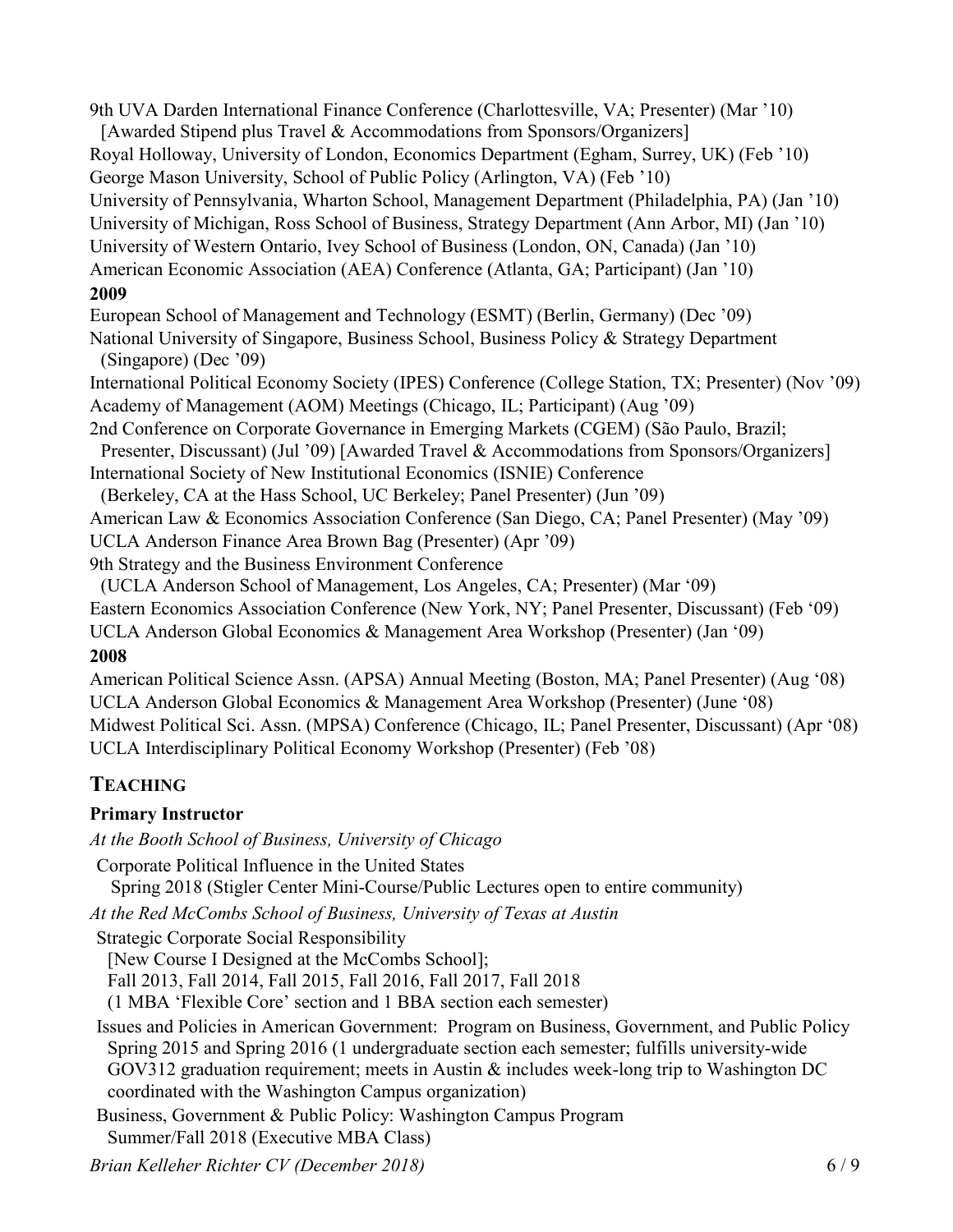*At the Richard Ivey School of Business, University of Western Ontario* Global Macroeconomics for Managers; Winter 2011 and Winter 2012 (3 Honors BA 'Core' sections each semester) At UCSD's Graduate School of International Relations and Pacific Studies Corporate Finance; Fall 2007 (1 Master's Level International Management 'Core' section) **Teaching Assistant** At UCLA's Anderson School of Management International Business Strategy: The Financial Crisis (MBA Elective); Prof. Romain Wacziarg; Winter 2010 (1 MBA Elective section) Advanced Corporate Strategy: Managing the Non-Market (Political & Legal) Environment; Prof. John deFiguieredo; Spring 2008 and Fall 2009 (1 MBA and 1 Fully-Employed MBA Elective section each quarter) Managing in the Global Economy: Macroeconomics & Forecasting; Prof. Ed Leamer; Spring 2007, Spring 2008, and Spring 2009 (1 Executive MBA Core section each quarter) Managerial Economics; Prof. Nico Voigtländer; Winter 2009 (2 Fully-Employed MBA Core sections) At UCSD's Graduate School of International Relations and Pacific Studies Finance; Prof. Alex Kane; Spring 2003 and Spring 2004 (1 Master's Core section each quarter) **Student Dissertations/Theses**  *Doctoral (at the University of Texas at Austin)* Jens Dammann ± Economics PhD, Dissertation Committee Member (Fall 2018) Hyunkyu (Sean) Jang – McCombs Marketing PhD, Dissertation Committee Member (Spring 2017) *Undergraduate (at the University of Texas at Austin)* Sean Sellers – Plan II Honors, Primary Thesis Supervisor, Fall 2017 Nicole Bueno – Plan II Honors, Primary Thesis Supervisor, Spring 2016 **Business School Teaching Cases and Teaching Notes Written** *Published* Rethinking Political Activity at Target (2012) (with Anisha George) (Ivey Publishing: Case #W12350, Teaching Note #W12351) El Coyote Mexican Café in the Wake of Proposition 8 (2012) (with Anisha George) (Ivey Publishing: Case #W12009, Teaching Note #W12010) The Entertainment Software Ratings Board (ESRB): Success after 20 Years? (2018) (Chicago Booth Stigler Center Case & Teaching Note #4) Hewlett-Packard and e-Waste Regulation (A) (Chicago Booth Stigler Center Case #5A; Teaching Note #5 A & B) Hewlett-Packard and e-Waste Regulation (B) (Chicago Booth Stigler Center Case #5B; Teaching Note #5 A & B)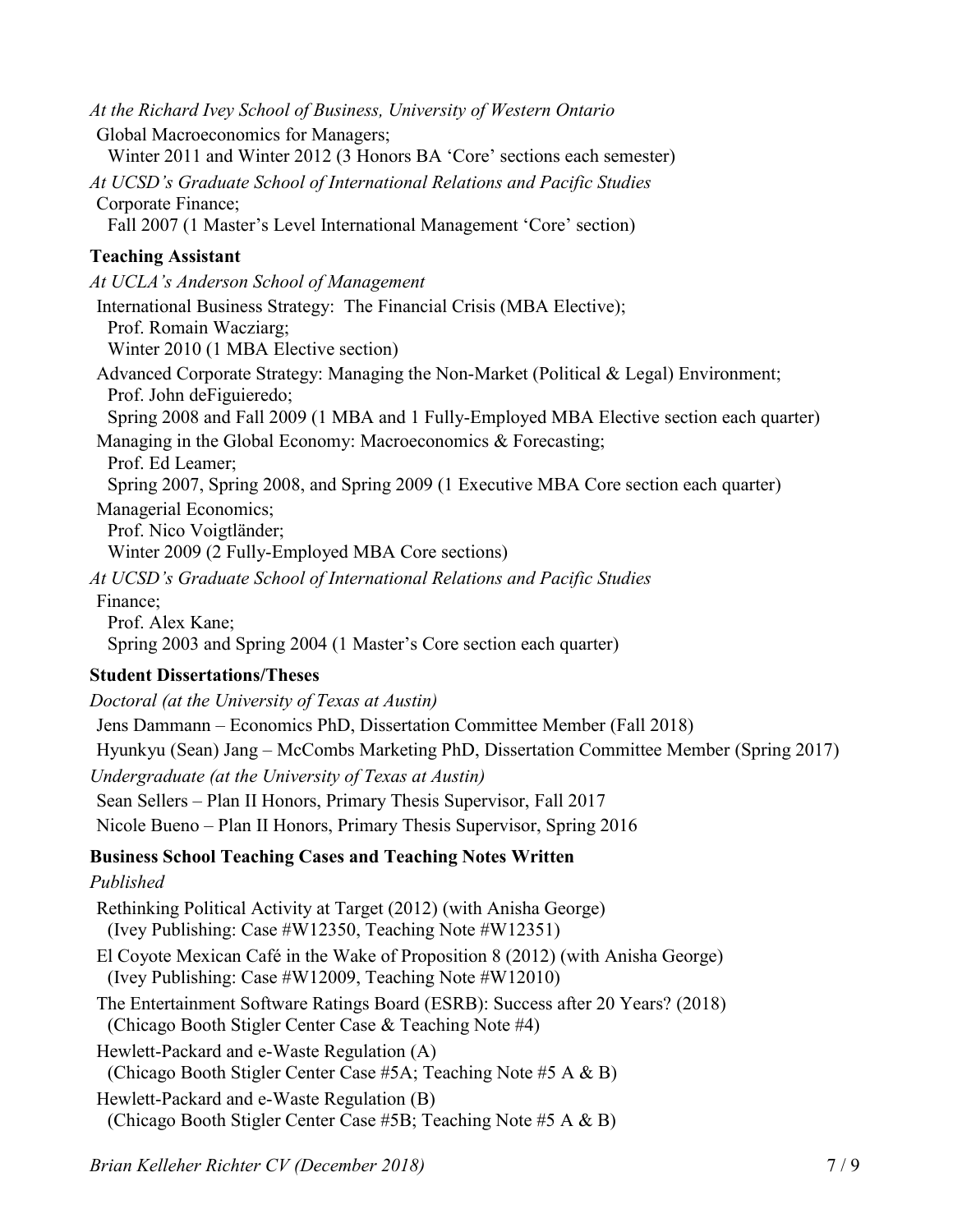*Unpublished to Date (Used in own UT Austin courses)* Responding to Plastic Bag Regulation at Loblaws (A) Responding to Plastic Bag Regulation at Loblaws (B)

### **SERVICE**

#### **Conference Organization**

Program Committee, University of Chicago Booth 2018 Political Economy of Finance Conference Co-Organizer of 2017 Strategic Management Society Annual Conference (Houston) Extension on "The Future of Non-Market Strategy Research" at the UT-Austin McCombs

#### **Referee**

For Academic Journals: *Accounting, Organizations, & Society; American Economic Journal: Economic Policy; American Journal of Political Science* (9x); *American Political Science Review* (3x)*; Business and Politics; Business & Society*; *California Management Review* (4x); *Comparative Political Studies; Economics & Politics*; *European Economic Review* (2x); *European Journal of Finance; Interest Groups & Advocacy* (2x); *Journal of Business Ethics; Journal of Economics & Management Strategy; Journal of Finance; Journal of International Business Studies* (6x); *Journal of Law and Economics; Journal of Law, Economics, and Organization (2x); Journal of Management Studies; Journal of Politics (*7x*); Journal of Public Economics (4x); Management Science (4x); Organization Science* (5x); *Oxford Development Studies; Public Choice* (2x); *Public Finance Review; RAND Journal of Economics; Review of International Organizations*; *Social Choice and Welfare; Strategic Management Journal* (7x); *Strategy Science*

For Academic Presses (Books): Palgrave-Macmillan

For Grant Applications: Research Grants Council (RGC) of Hong Kong  $(2x)$ ; Social Sciences and Humanities Research Council of Canada (SSHRC)

For Award Competitions: INFORMS/Organization Science Best Dissertation Proposal Competition

- For Academic Conference Papers: Academy of Management Annual Meetings (Business Policy & Strategy Division 2013, 2014 6x; Social Issues in Management Division 2011, 2013, 2014: 7x); Alliance for Research on Corporate Sustainability (ARCS) Conference (2017: 2x); Strategic Management Society Annual International Conference 2013 (2x), 2017 (2x); York University, Schulich School's "Law, Ethics, and Finance" Conference  $2010 (2x)$
- For Academic Centers Working Paper Series: Center for Politics & Governance at UT Austin; Mercatus Center at George Mason University

#### **Committee Membership**

UT Austin, Social Innovation  $\omega$  McCombs Faculty Steering Committee, 2017 – present UT Austin, McCombs School Center for Research and Analytics Committee, 2017 – present UCLA Student Fee Advisory Committee, 2007 – 2009 (Appointment with Stipend) UCLA Academic Senate Intercollegiate Athletics Committee, 2006 - 2008

#### **Media Interviews**

Bloomberg, *Christian Science Monitor,* CNN, *Daily Texan, Dallas Morning News, Forbes, Globe & Mail* Newspaper [Canada] (2x), Knowledge@Wharton Radio, *La Croix* Newspaper [France], *Listed* Magazine [Canada], *Minneapolis Star Tribune*, National Public Radio – KERA, *New York Times*, Reuters, *Texas Enterprise, Washington Post (2x), WashingtonTimes*